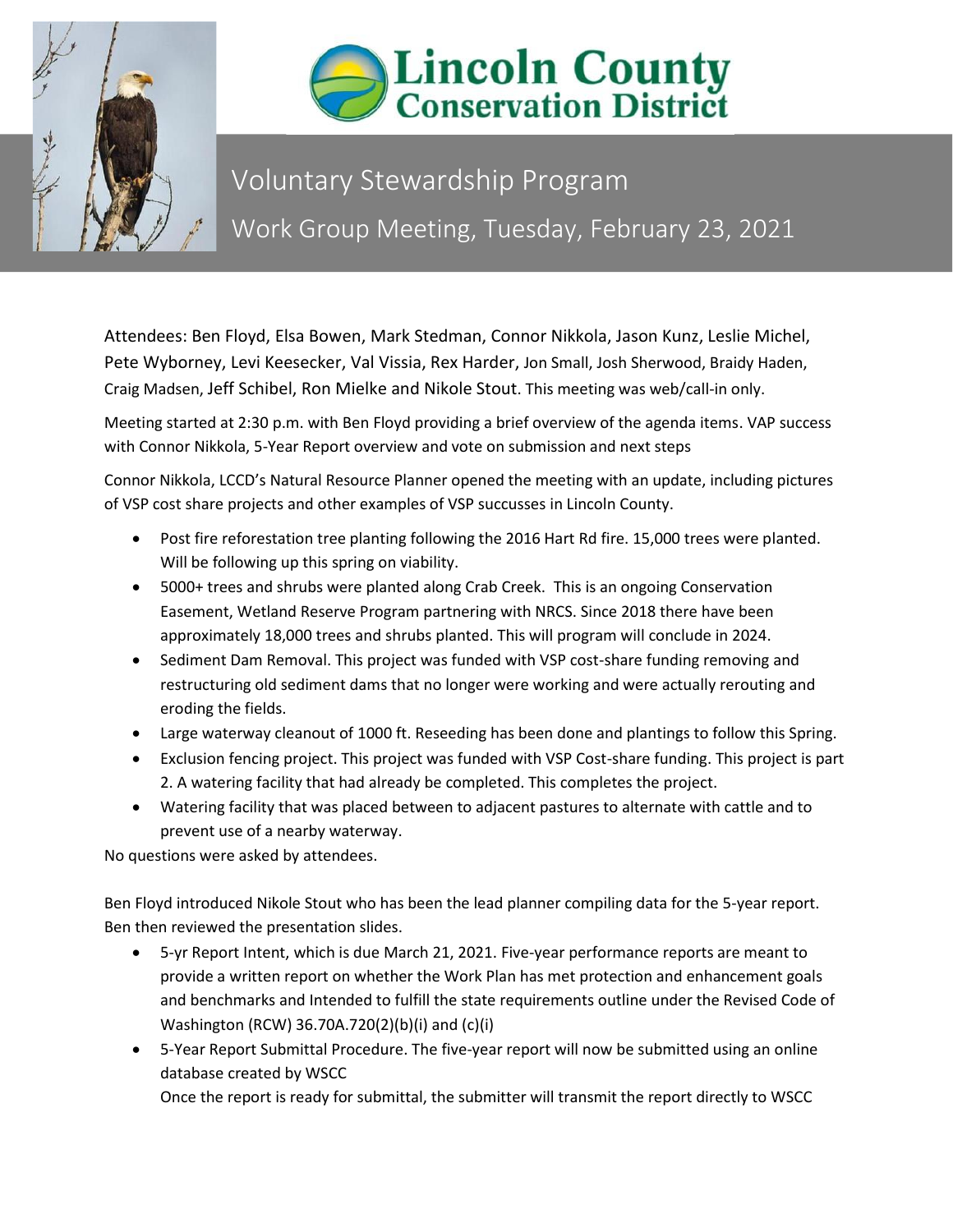- Critical Area Function Goals & Benchmarks. **Goal -**Protect or enhance the functions of: Wetlands, FWHCA, FFA, CARA, GHA. **Benchmarks-** No net loss of acres managed under stewardship practices; no net loss of feet or units managed for protection. Enrolled enhancement units (e.g., acres and feet) are sufficient to offset identified agricultural degradation and maintain baseline conditions.
- Stewardship Practice Monitoring Methods. 2011 2021 NRCS and CD-led programs reported data (conservation acres monitoring) Sample verification (randomly selected sample of 10% of reported projects). Ag stewardship is protecting critical areas. Sample verification shows critical areas stable and improving. The County is protecting functions and value.
- Performance Metric Tracking. All key conservation practice protections and enhancement objectives have been exceeded. Residue & Tillage Management, Pest Management, Nutrient Management, Water Management, Livestock Management, Soil Management, Habitat Management and Off-Site Mitigation work.
- Participation Goals & Benchmarks.

**Goal:** Promote producer participation in voluntary stewardship of agricultural lands and critical areas to meet the protection and/or enhancement benchmarks and protect critical areas functions and values at a County-wide watershed level.

## **Participation:**

Sufficient **active participation** by operators over 10 years that achieves the protection of critical area functions

**Passive participation** by operators in stewardship practices is maintained or increased over 10 years on agricultural

**Technical assistance** and outreach provided to producers to encourage stewardship practices and VSP participation

- Participation Tracking. 5 VSP Checklists, technical assistance to over 15 landowners,6 outreach events reaching over 282 community members, attendance at several webinars in 2020, several assessments and evaluations of practices have been performed over the last few months (project successes)
- Critical Area Function Monitoring. Indicators help the County assess if the VSP is meeting the protection standard for critical areas function within agricultural areas. Indicator data is used to assess any loss or gain in the baseline condition for critical areas function. Indicator data alone is not indicative of VSP success or failure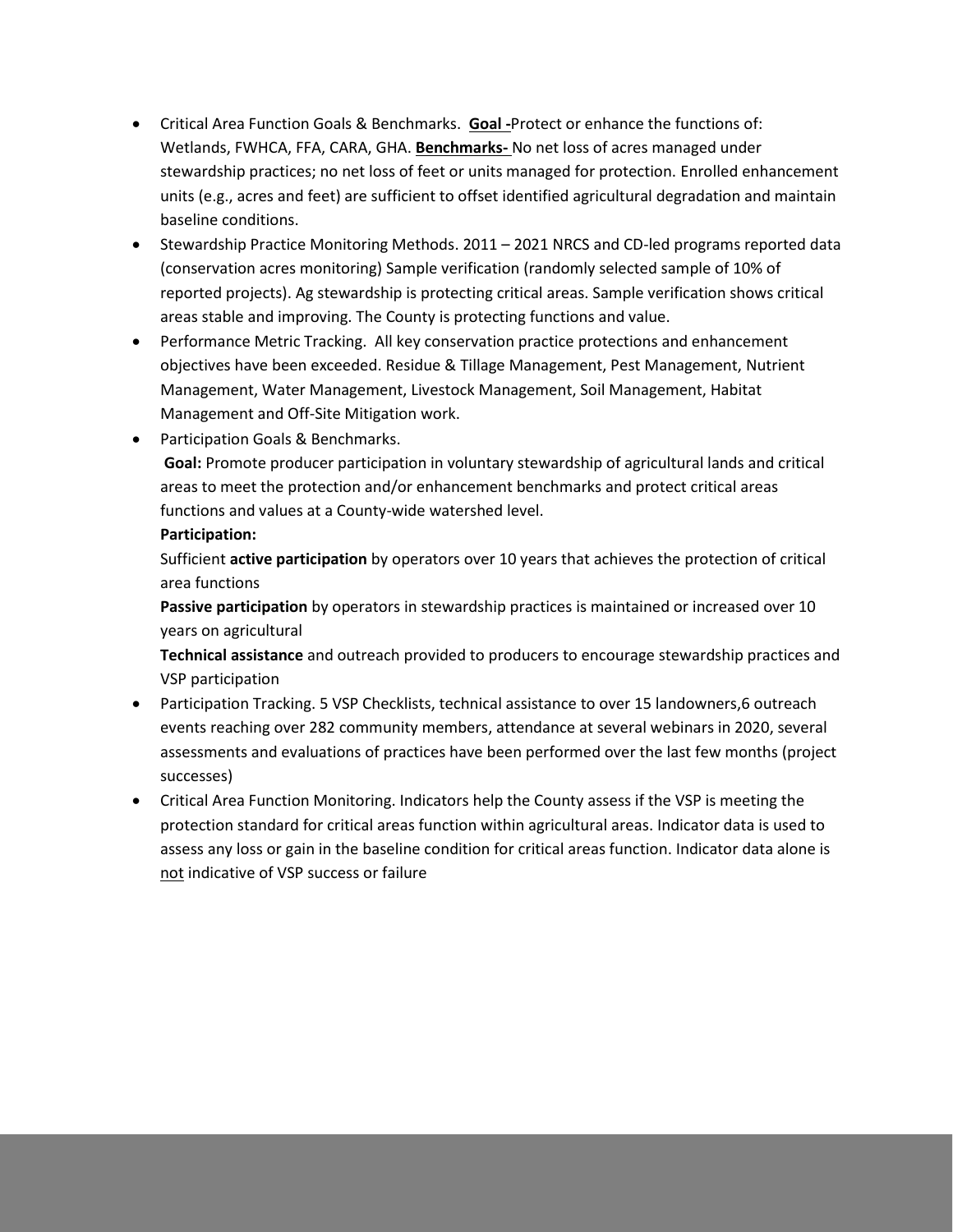• Habitat Indicators. Change detection analyzed through GIS and aerial imagery: Pending. Mapping vegetation changes between 2011 and 2019 in wetlands and riparian buffers intersecting agricultural land use. Anchor QEA will provide an accuracy assessment after the preliminary analysis. Priority Habitats and Species: A decrease in areas of endangered species. Four sites have been removed from the PHS maps. American White Pelicans are now listed 'Threatened' and not 'Endangered.' • Water Quality and Hydrology Indicators. Department of Ecology 303(d) Water Quality: Two segments of Crab Creek have been listed as polluted since 2011. These sites are near rangeland and irrigated land and listed for pH or bacteria.

While it is not conclusive that agricultural activity is contributing to water quality issues, there is opportunity for further outreach in this area.

USGS Flow Gauge Tracking:

There are 3 active gauges in Lincoln County (Coal Creek, Crab Creek, and Wilson Creek). Monthly low flows at these gauges have either increased or remained similar. Department of Health Groundwater Quality: Pending

- Adaptive Management. Lincoln County **met or exceeded** 2021 benchmarks.
- No adaptive management is required as part of the 5-year report.

That concluded the presentation. Ben then opened it up for questions and discussion.

Leslie Michael suggested that a supplemental document could be included to give a snapshot to the Technical Committee to make it very clear whether or not Goals and Benchmarks have been achieved. Several districts have done that to summarize their 5-year report. Val asked if it is as simple as the Benchmark Table that was included in the pre-meeting email would suffice and Leslie clarified that yes, that would work. Ben asked how to submit this type of supplemental document with the 5-yr report and Leslie recommended sending it directly to Bill Eller, and that other CD's materials can be view at the WSCC website listed under counties on the VSP pages.

Levi encouraged the group to use available data for monitoring along with continuing to use BMPs. There are some areas with bacteria etc. that are located in areas that can be useful as VSP in Lincoln County moves forward. Ben remarked that follow-up will be done with producer upstream from the monitoring areas.

Jon pointed out that the Work Group was more inclined to review stewardship over indicator monitoring as the Work Plan indicates. As time goes on, the Work Group will be looking at BMPs/projects to improve data gaps.